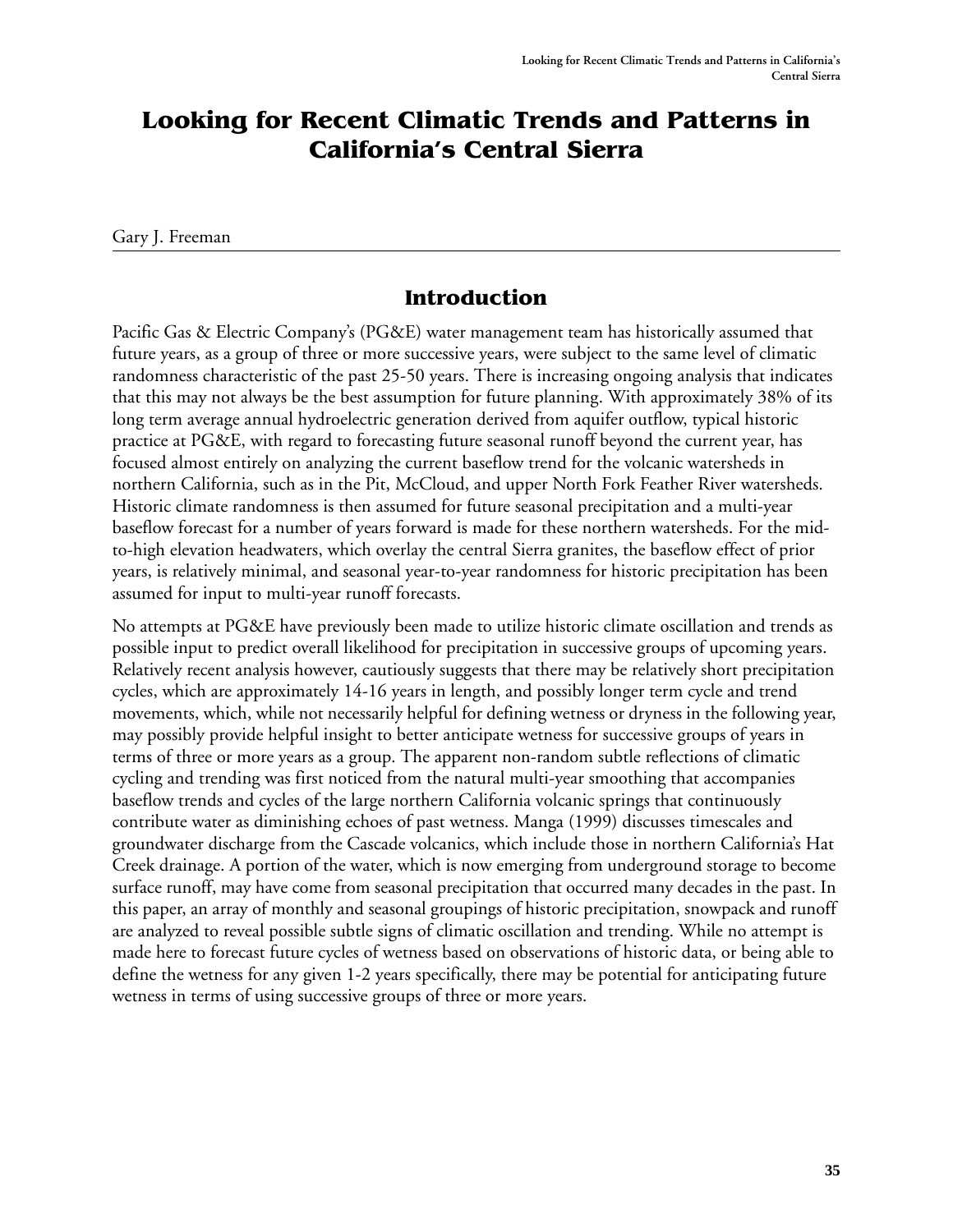# **Repeating Climate Patterns in Wetness During the Past 100 Years**

Recurring approximate 15-year oscillations in aquifer outflow rates from springs that contribute a large proportion of annual runoff into the Pit and McCloud rivers in northern California (Freeman 2001) provide possible clues that there may be multi-year periodicity to overall climate wetness and dryness as characterized by groups of successive years. This paper will illustrate some specific examples of precipitation, snowpack, and runoff that appear to support periodicity in wetness and dryness with amplitudes at about 7-8 years, and wetness and dryness, peaks and valleys respectively, utilizing threeand five-year grouped averages, each peak and valley being repeated approximately every 15 years. Some longer-term trends are also explored in this paper.

During either the wet or dry period, specific years were frequently observed to vary significantly from the three- or five-year average, but the group as a whole remained in relative harmony with the historic 15-year frequency. A review of aquifer outflow rates was utilized to identify the wet and dry amplitude peaks and valleys in terms of initially typing historic years. When applied to the 107-year, 1895 through 2001 Lake Spaulding precipitation record, grouping the year types into regular successive wet and dry three-year peaks and valleys according to rates of aquifer outflow, a relatively close matching relationship was found with the precipitation record. The apparent 15-year periodicity between successive recurring wet peaks and successive recurring dry valleys can be observed in Figure 1 for the 107-year period studied.



**Figure 1 Lake Spaulding periodic oscillation of successive, sequential, time-spaced 3-year wet and dry groups of years.** A sometimes subtle, but regular, oscillation appears to regularly repeat itself in terms of reaching a relative wetness maximum for the grouped years approximately every 15 years.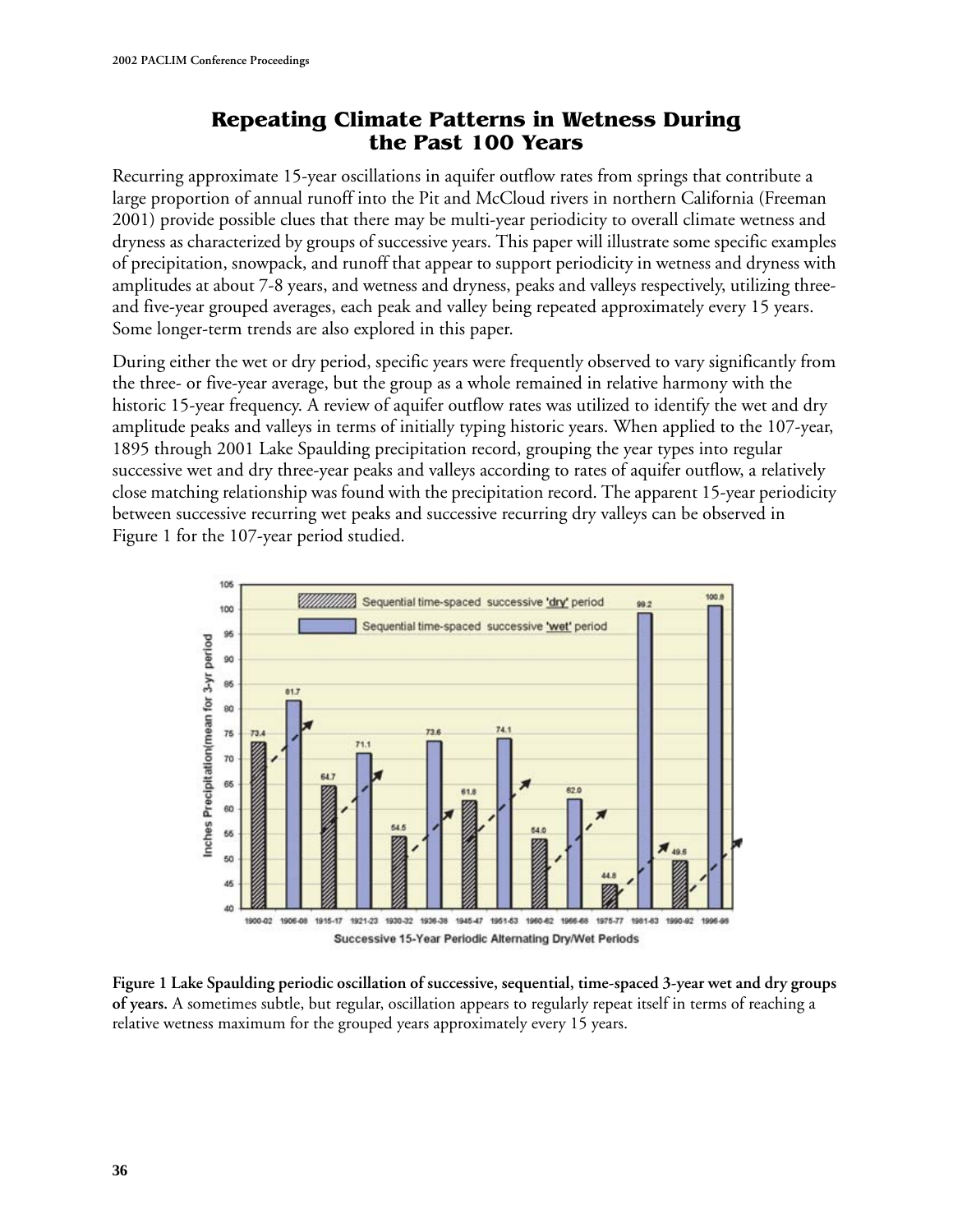When other precipitation stations in both the central Sierra and southern Cascades near Mt. Shasta are combined and a five-year moving average smoother applied, the wet and dry oscillation again appears in a regular periodic manner, with some implied likelihood that the next dry valley for these three climate station will occur in or about 2005-2007 (Figure 2).

Spectral analysis can be applied to smoothed moving averages to reveal possible periodicity in wetness and dryness. This approach may reveal periodicity and show indication of the interval length, but in terms of prediction, this approach does not readily type the years into wet or dry groups such that the oscillation can be meaningfully extended forward in time from a specific year. Forecasts of periods, which reflect future periods of wetness and dryness based on past climate history, can be charted with possible implication that if the observed pattern continues, one may gain some skill for determining wet and dry groups of years forward of the present point in time. Such skill would be especially helpful for planning based on multiyear estimates of hydropower, water supply, and other longerrange hydro resource needs.

While individual years within the 3-5 year group are somewhat random in terms of being wet or dry, their moving average especially for the groupings reveals a somewhat regular oscillating pattern. A centered five-year moving average smoother was applied to the 1950 through 2001 Water Year flow for the east branch of the North Fork Feather River near Rich Bar, USGS 11403000 (Figure 3). This 52-year runoff record shows both the approximate 15-year periodicity in runoff and a possible longerterm trend toward increasing variance between high and low runoff periods.



**Figure 2 A five-year centered moving average smoother was applied to the combined water year precipitation of two central (Salt Springs, Lake Spaulding) and one northern California (Pit PH#5) climate stations.** A regular periodic oscillation in wetness may provide some implied likelihood for predicting future wetness as a grouped set of years. In the past 30 years, two approximately 15-year oscillation periods, there appears to be increased difference between wetness and dryness amplitude compared with prior oscillations.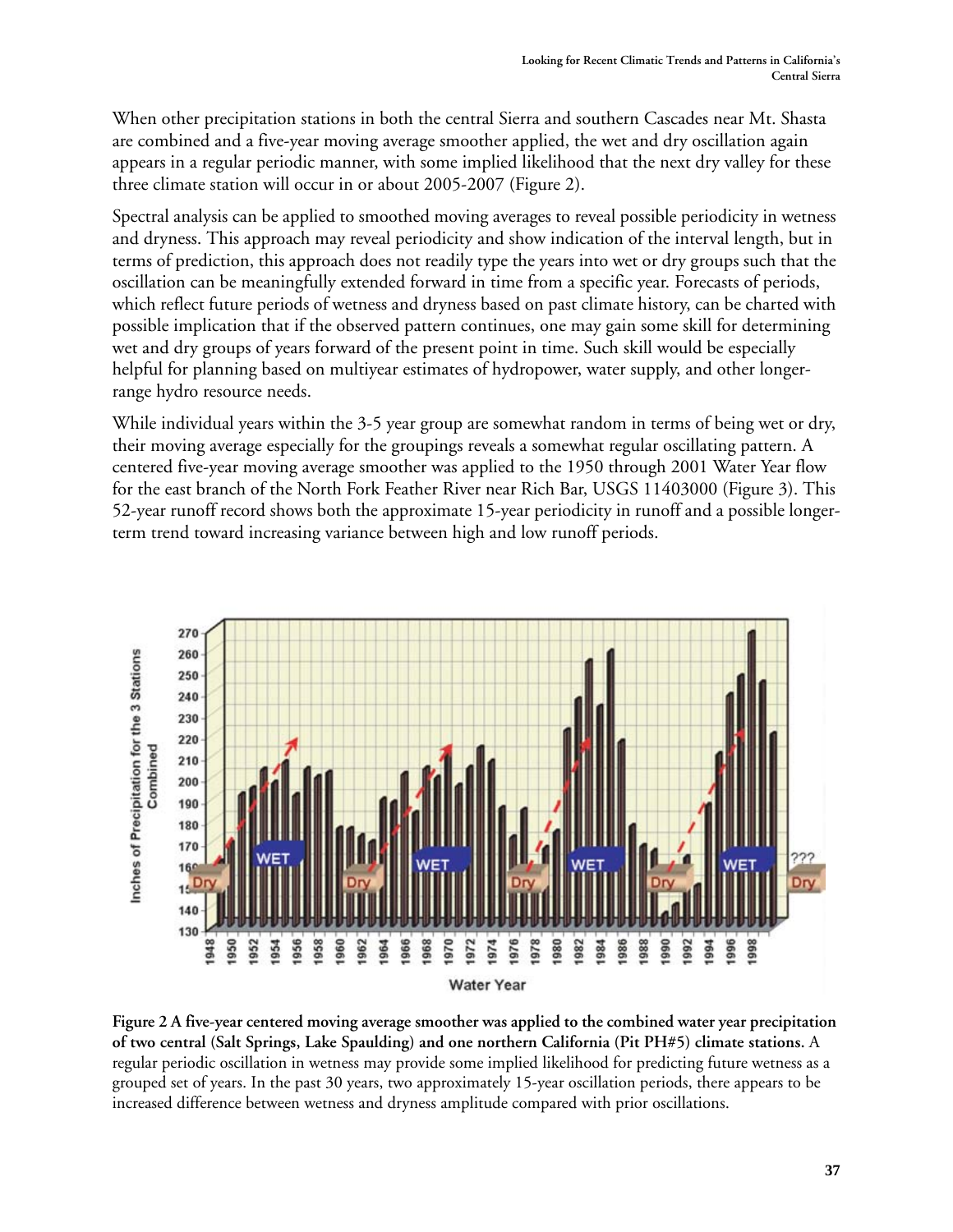

**Figure 3 Recurring periods of greater and lesser-unimpaired runoff during the past 52 years on the east branch of North Fork Feather River.** Increased period variability since about the mid-1970s, for the 52-year period, shows an increased variance in amplitude in recent years. Centered 5-year moving average applied.

#### **Periods Within the Year also Show Recurring Runoff Patterns with Possible Long-Term Trends**

In addition to the longer-term periodicity, there also appear to be trends and cycles (although less regular) that show up within the water year. The longer-term trend may possibly be due to earlier melt of the snowpack. The March runoff for the east branch of the North Fork Feather River (Figure 4) has increased while the May runoff (Figure 5) has decreased. Such trend change over the relatively brief span of approximately 50 years has potential to impact efficiently scheduling the water for hydroelectric production. The hydroelectric facilities were designed based on a runoff pattern for the Feather River typical of the early to mid-20th century. During the past 50 years the March runoff from the east branch of the North Fork Feather River, which represents about one-third the average annual runoff for the North Fork Feather River at Lake Oroville, has in recent years approximately doubled in quantity. In terms of hydroelectric scheduling, March flow releases from the large upstream storage reservoirs, Lake Almanor and Bucks Lake, have greatly decreased in recent years. This has in part resulted from an ongoing hydro scheduling practice to avoid when possible, the spill of upstream stored water from Lake Almanor past hydroelectric powerhouses along the lower reaches of the river that are already running at full capacity from the unimpaired east branch of the North Fork Feather River's March runoff. The approximate 15-year oscillation of grouped annual runoff observed in both the March and May months is most likely related to the similar wet/dry oscillation in annual precipitation. Seasonal precipitation amounts show an almost direct correlation with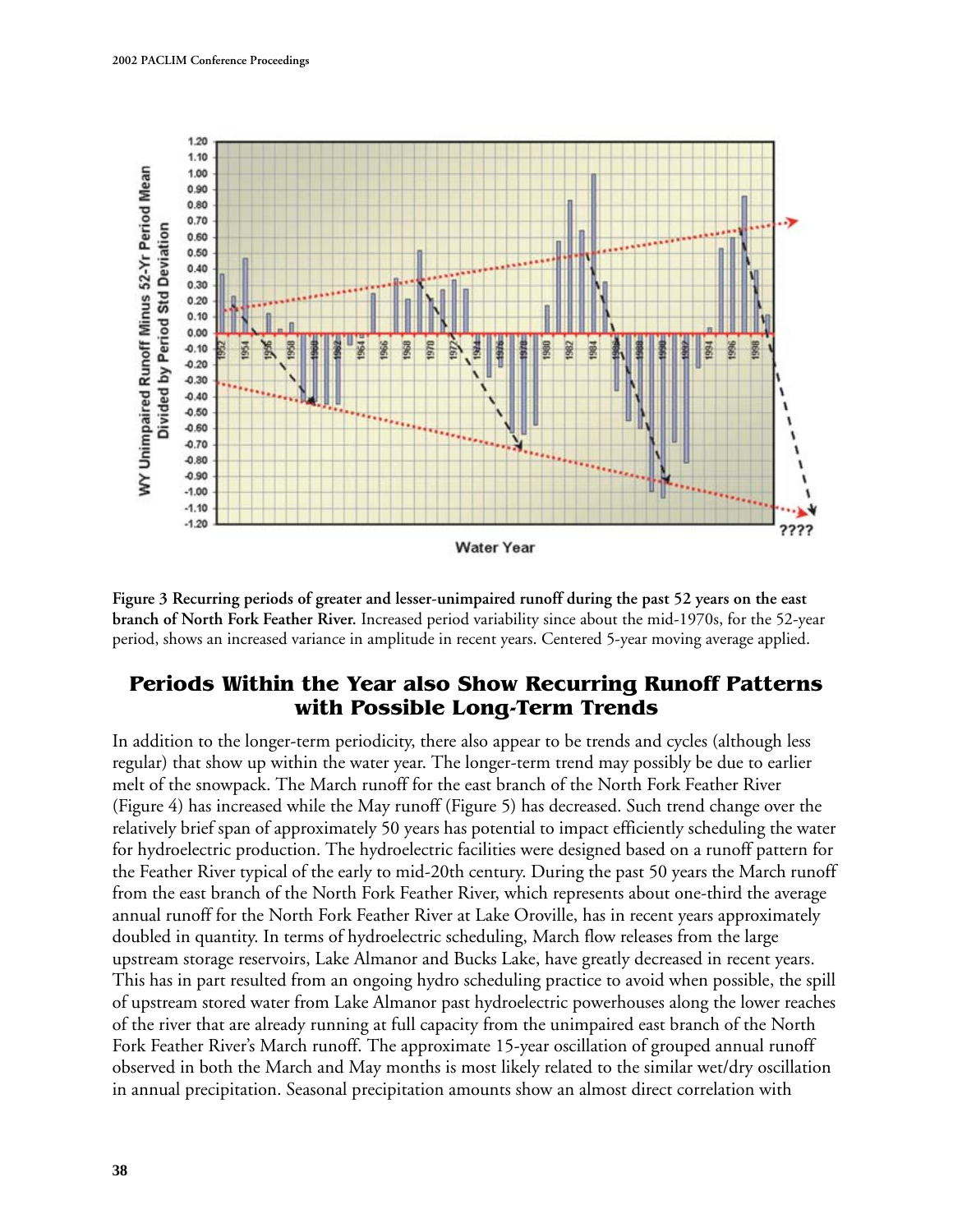snowpack amount and therefore snowmelt runoff, which will in turn likely affect March and May runoff amounts. This observed shift in runoff timing has in general within the past 15-20 years supported a relatively recent practice by water planners for reduced draft from both Lake Almanor and Bucks Lake during the January through March period, while the late winter and early spring uncontrolled sidewater flows from low elevation headwater areas, which have trended upward in recent years, are being increasingly utilized to run power houses downstream of these two lakes.

The November through February period was divided by the combined November through February period and the April through July period utilizing the monthly computed unimpaired flow for the Yuba River at Smartville, as computed by the California Department of Water Resources, for the 102-year period 1901 through 2002. The data was standardized with a centered five-year moving average smoother and is shown in Figure 6. Figure 6 reveals a positive upward drift in the November through February flows compared with the April through July snowmelt period.

Increased winter runoff is reflective of an increased proportion of precipitation falling as rainfall over the watershed during the November through February period. The record period used was 1901 through 2002 (102 years).



**Figure 4 March unimpaired runoff for the east branch of the North Fork Feather River.** Both a relatively short-term 14-16 year oscillation and longer-term trend toward increased March runoff in recent years appear on the chart. Centered 5-year moving average applied.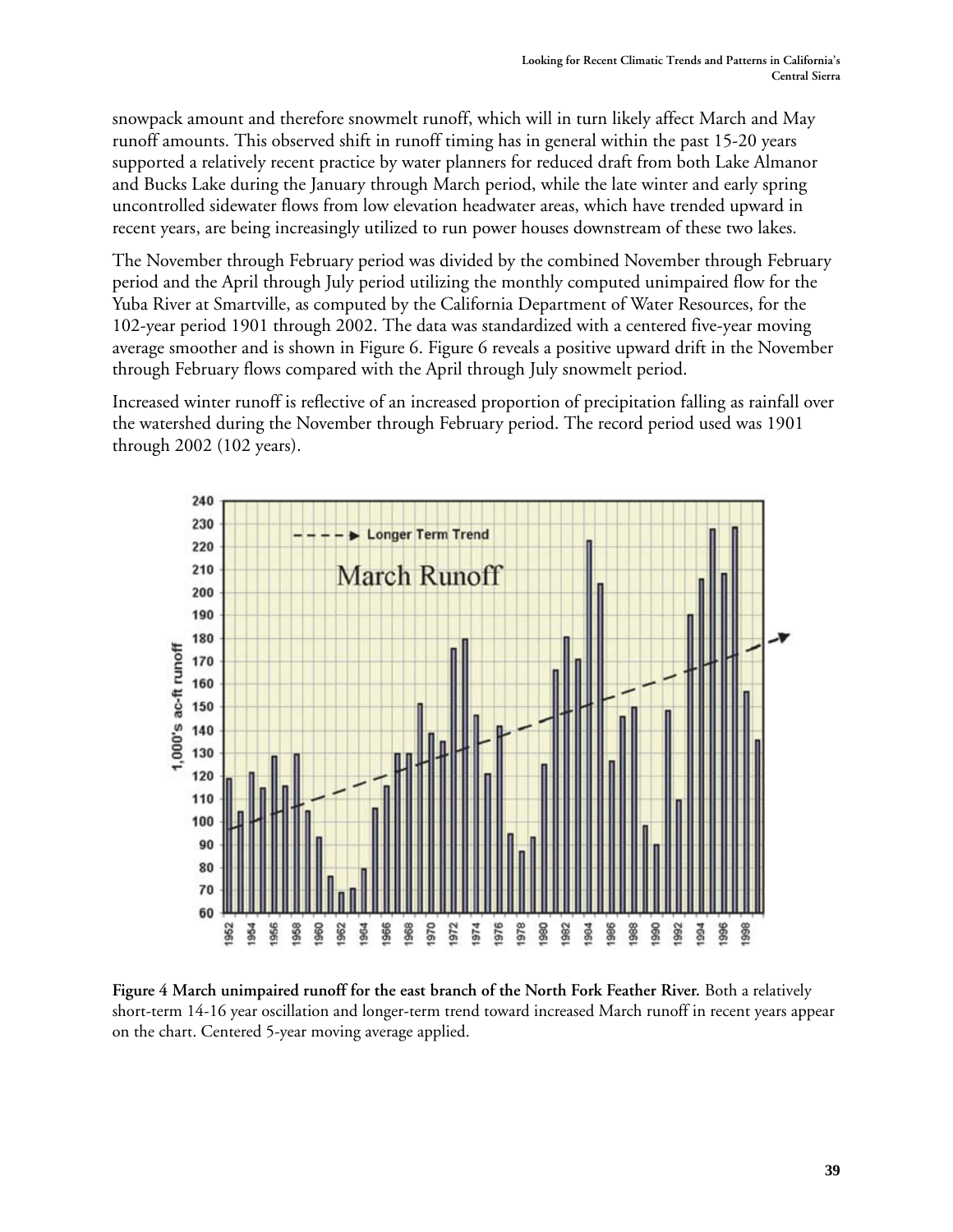

**Figure 5 May unimpaired runoff for the east branch of the North Fork Feather River.** Both relatively shortterm 14-16 oscillation cycles and a longer-term trend toward decreased May runoff appear on the chart. Centered 5-year moving average applied.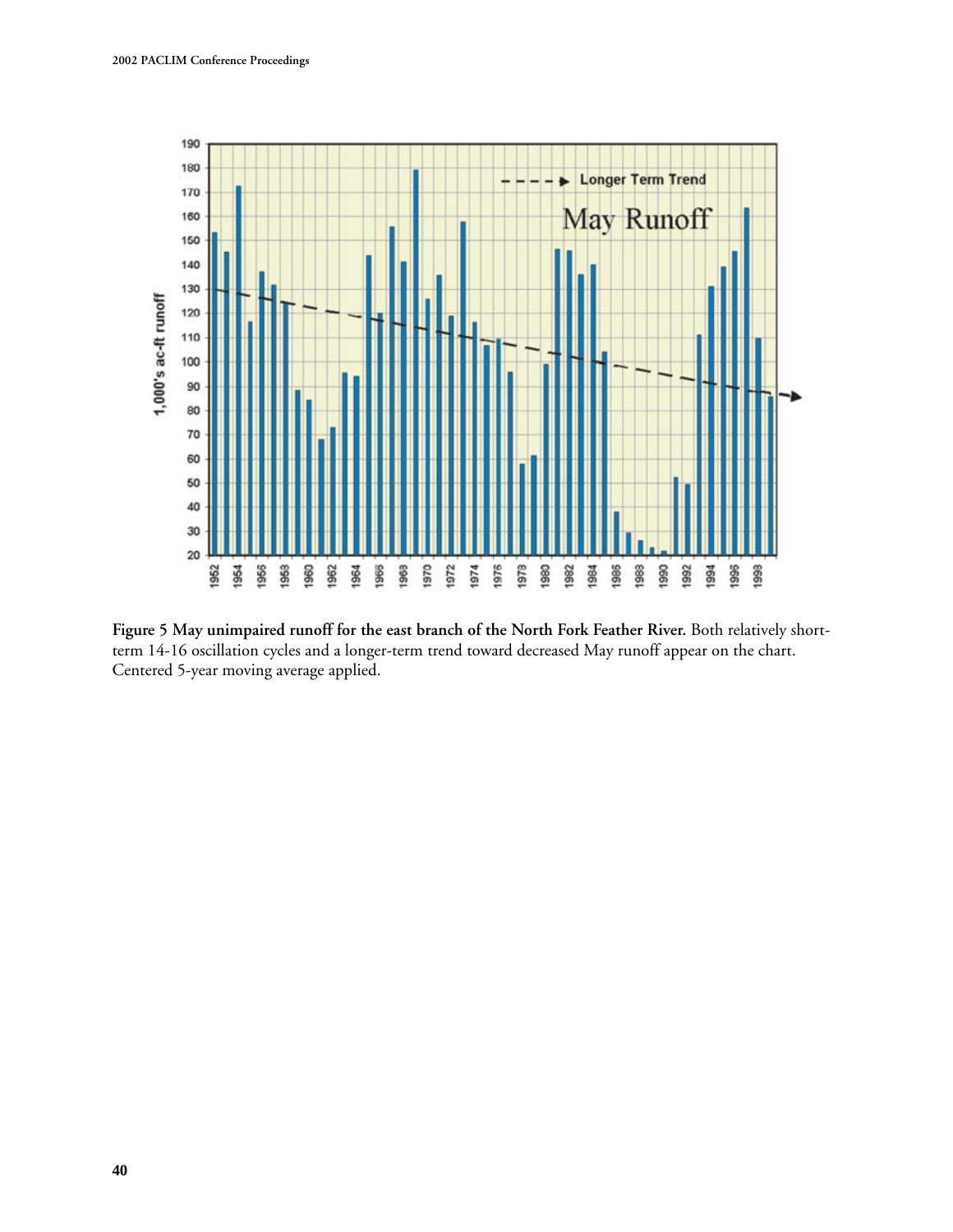

**Figure 6 A drift in flow timing for the unimpaired runoff of the Yuba River at Smartville.** Increased winter runoff in recent years appears reflective of an increased proportion of the annual precipitation falling as rainfall over the watershed during the November through February period. Record period used was 1901 through 2002 (102 years).

A continuous shift of the April through July runoff into the winter months November through February was observed from the data analyzed. With winter runoff in the Sierra largely produced from frontal type winter storms, the magnitude of winter runoff is mainly dependent upon quantity of winter rainfall produced runoff. If such is the case then it should revel itself when charted over the past 102 years. Figure 7 illustrates an increased frequency of large rain-produced runoff events in the second half of the 20th century compared with earlier years. This appears consistent with recent research findings, which forecast a shift in spring snowmelt runoff to increased rainfall produced winter runoff (Cayan and others 2001). Figure 8 displays the November through February averages for the two periods. There was a 17% increase in the period averages for November through February runoff.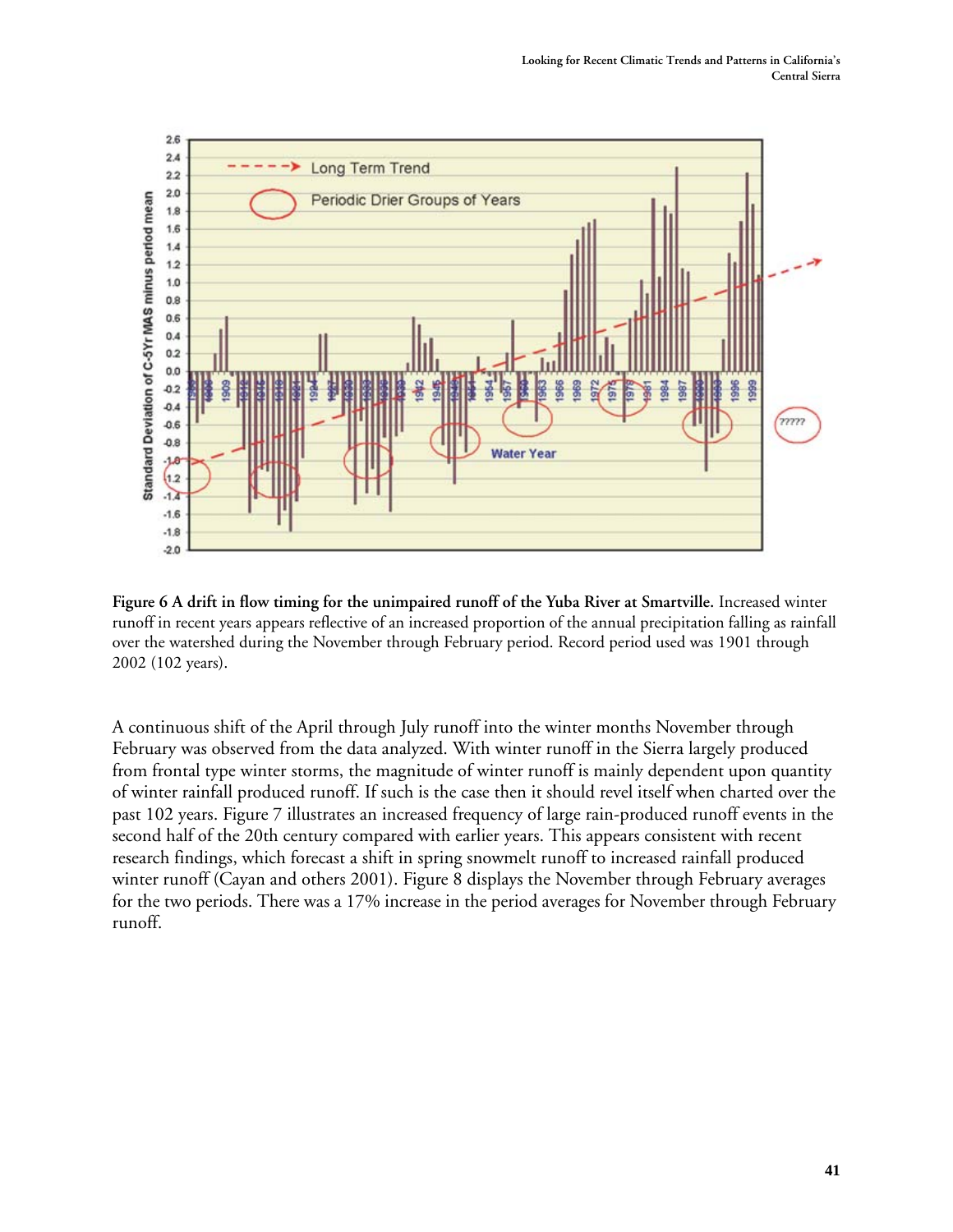

**Figure 7 For the period 1901 through 2000, Yuba River at Smartville, only one year in the ten years of November through February unimpaired flows, which exceed 1,500,000 af, occurs prior to 1950.** Recent years appear to have higher likelihood for more flow during the 4-month November through February winter period.



**Figure 8 The mean flow of two successive November through February 50-year periods for the Yuba River at Smartville.** There is a 17% increase in the more recent period.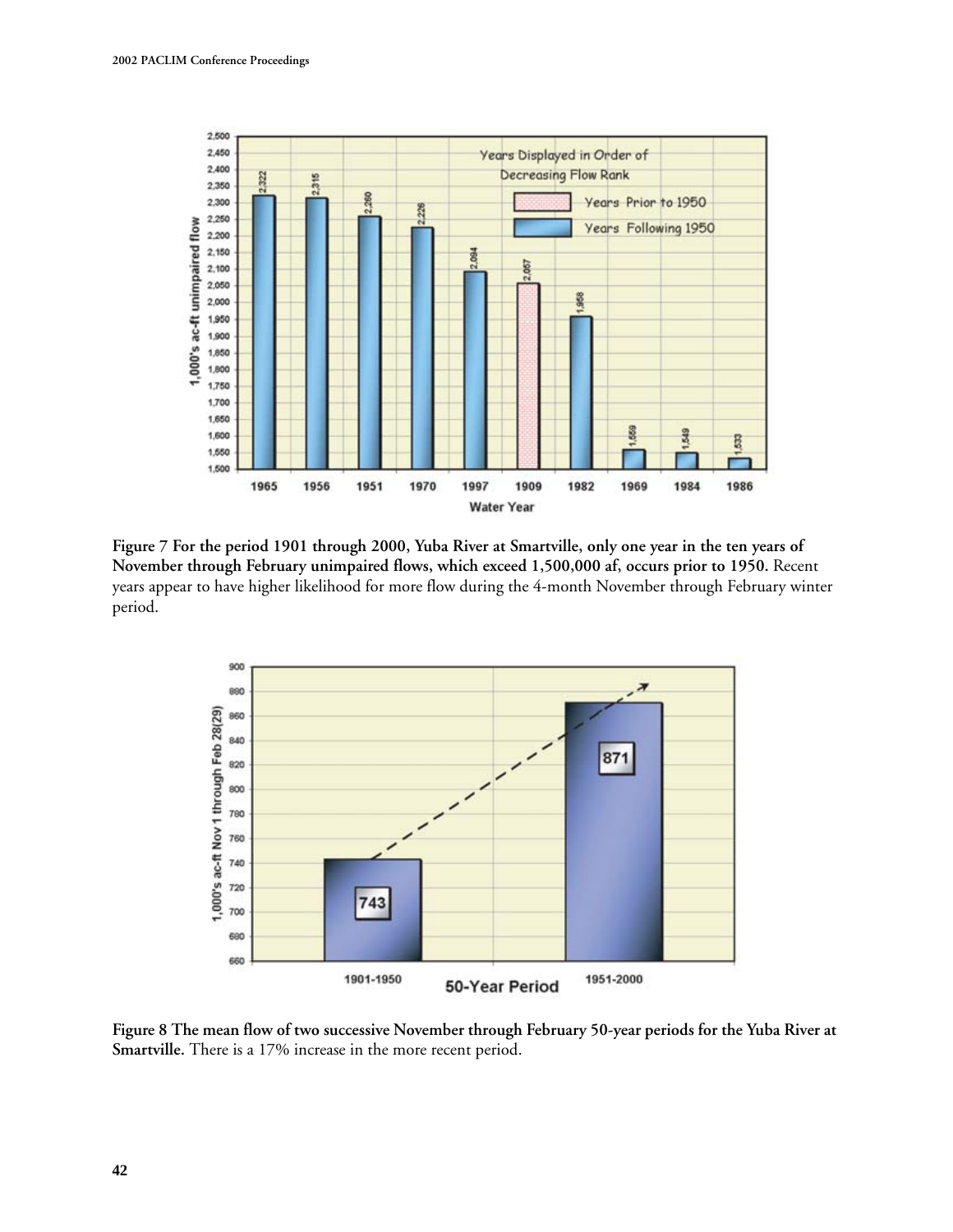# **The California Sierra Snowpack**

California's snowpack likewise shows recurring patterns similar to that for both runoff and precipitation. A single snow course at Meadow Lake (#66) in the central Sierra at the 7,200 foot elevation readily revels relative consistency in regular recurring oscillation between wet and dry groups of years as shown in Figure 9. While no attempt is made here to explain a cause for the observed recurring multiyear oscillation, a significant amount of the seasonal snowpack variability may be explainable with indices of Pacific Ocean Climate such as PDO (McCabe and Cayan 2001).

In order to test that the centered five-year moving average produced pattern was not simply a moving average "produced-aberration", regularly spaced discrete groups of years were also charted to verify alternating wet/dry periods. This is displayed in Figure 10. The regularly occurring highs and lows are readily identifiable, but in some cases are relatively subtle and could possibly be easily overlooked unless one was specifically looking at the appropriate successive regularly occurring time blocks.

Seasonal snowpack is closely related to both precipitation amount and freezing levels for winter and spring storms. The author found that for moderate to high elevation snow courses in the central Sierra, the April 1 snow water equivalent exhibit oscillation patterns closely resembling those of both precipitation and runoff.



**Figure 9 Meadow Lake snow course #66 in California's central Sierra Yuba River headwaters reveals a periodic oscillation in April 1 snow water equivalent (SWE) between periods of relative wetness and dryness.**  This snow course at the 7,200 foot elevation, unlike others at lower elevations, has not seen a reduction in snow water equivalent during the second half of the 20th century. Centered 5-year moving average applied.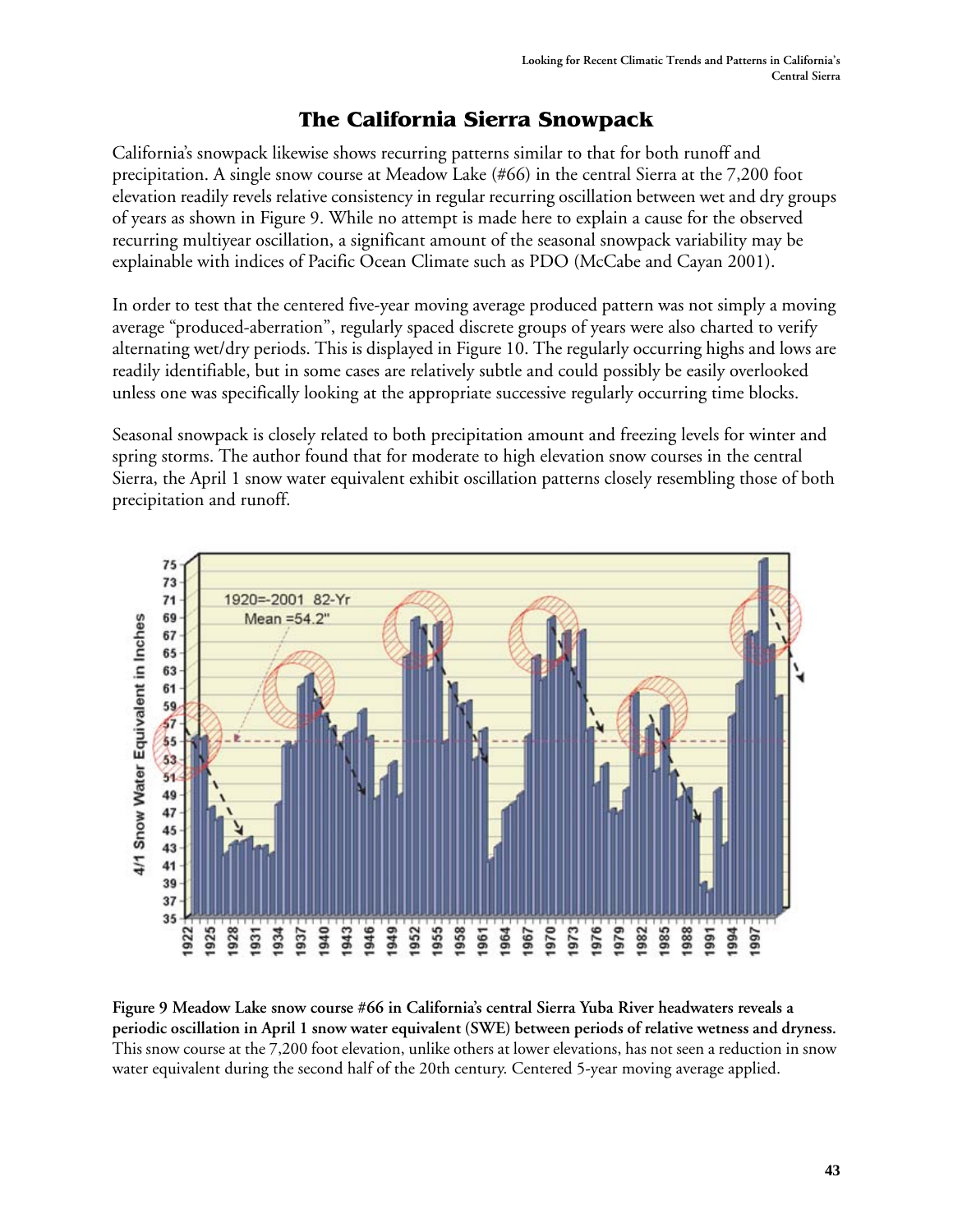

**Figure 10 Meadow Lake #66 snow course — April 1 Snow Water Equivalent (***same original basic data set as used for Figure 10***)**. Discrete, successive 5-year groupings of regularly spaced years charted to show sometimes subtle, but regular, periods of wetness and dryness.

Comparison of the April 1 snow water equivalent for two snow courses on the south Yuba watershed for the period 1948 through 2002 — Lake Spaulding at the 5,200 foot elevation and Meadow Lake at the 7,200 foot elevation — reveals a downward trend for Lake Spaulding, the lower elevation snowpack (Figure 11). Meadow Lake, however, at the 2,000 foot higher elevation, approximately 10 miles northeast of Lake Spaulding, displays a near level trend line for the same 55-year period. The Lake Spaulding April 1 snow water equivalent is examined for a longer period (Figure 12). The April 1 snow water equivalent decreases from a mean of 24.4 inches for the 37-year period 1929 through 1965 to 19.8 inches for the 37-year period 1966 through 2002. This equates to a 19% drop in the mean for the more recent of the two periods (Figure 12). This long-term decreasing trend in low elevation snowpack and consequent decline in melt produced runoff appears consistent with that described elsewhere (Roos 1991).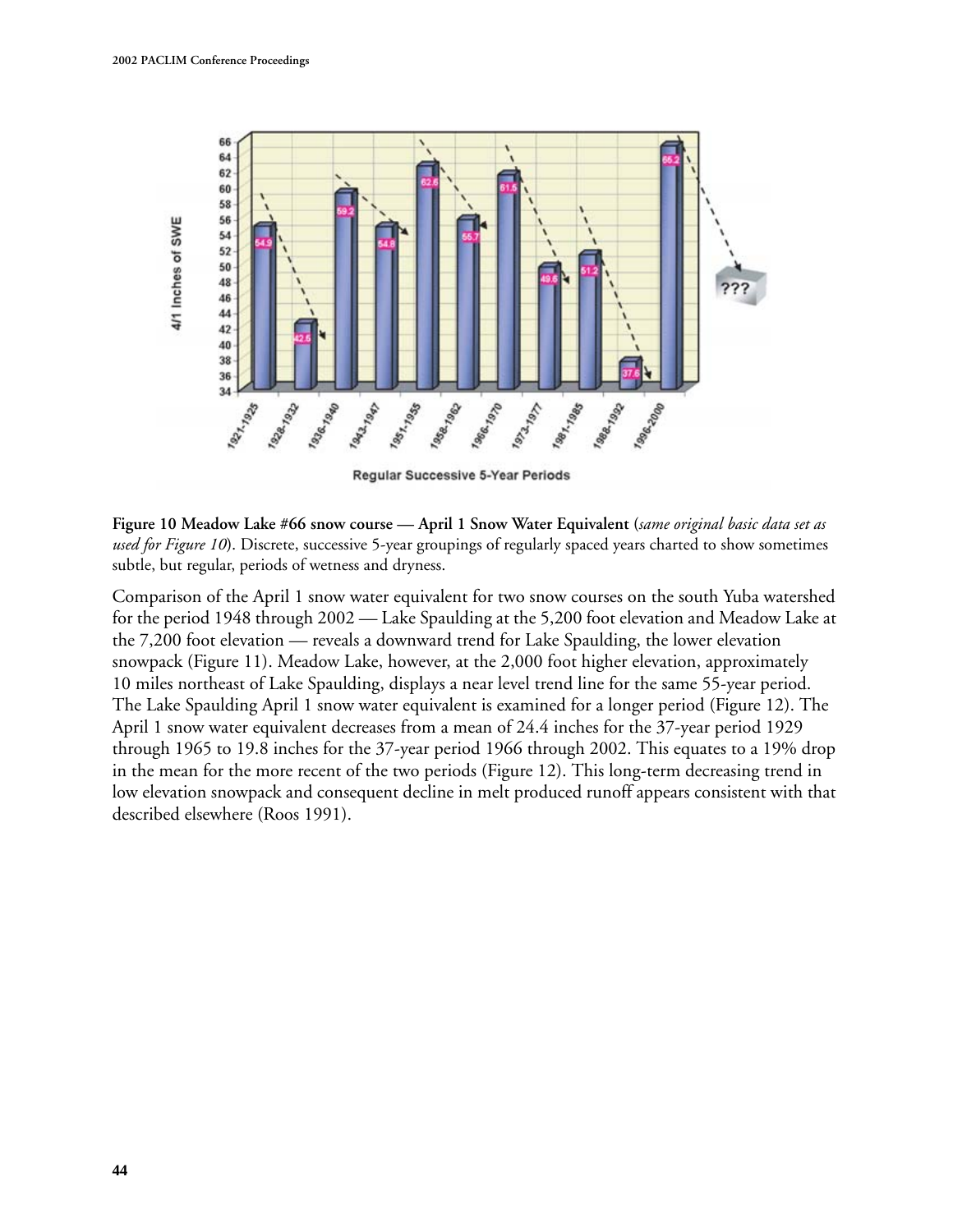

**Figure 11 A comparison of the April 1 snow water equivalent for the two snow courses, Lake Spaulding #85 at the 5,200 foot elevation and Meadow Lake #66 at the 7,200 foot elevation in the headwaters in central California's Yuba River headwater drainage.** Trend lines for each of the snow courses show a much steeper decline in recent years for the lower elevation Lake Spaulding snow course.



**Figure 12 The April 1 snow water equivalent mean for two successive 37-year periods at the Lake Spaulding #85 snow course at the 5,200 foot elevation in California's central Sierra.** This decrease in the April 1 SWE mean represents a 19% drop from the earlier period. No significant decline was observed to have occurred in the nearby snow course at Meadow Lake, which is 2,000 feet higher in elevation. The decline in low elevation snow in recent years may be indicative of a higher snowfall line with winter storm systems.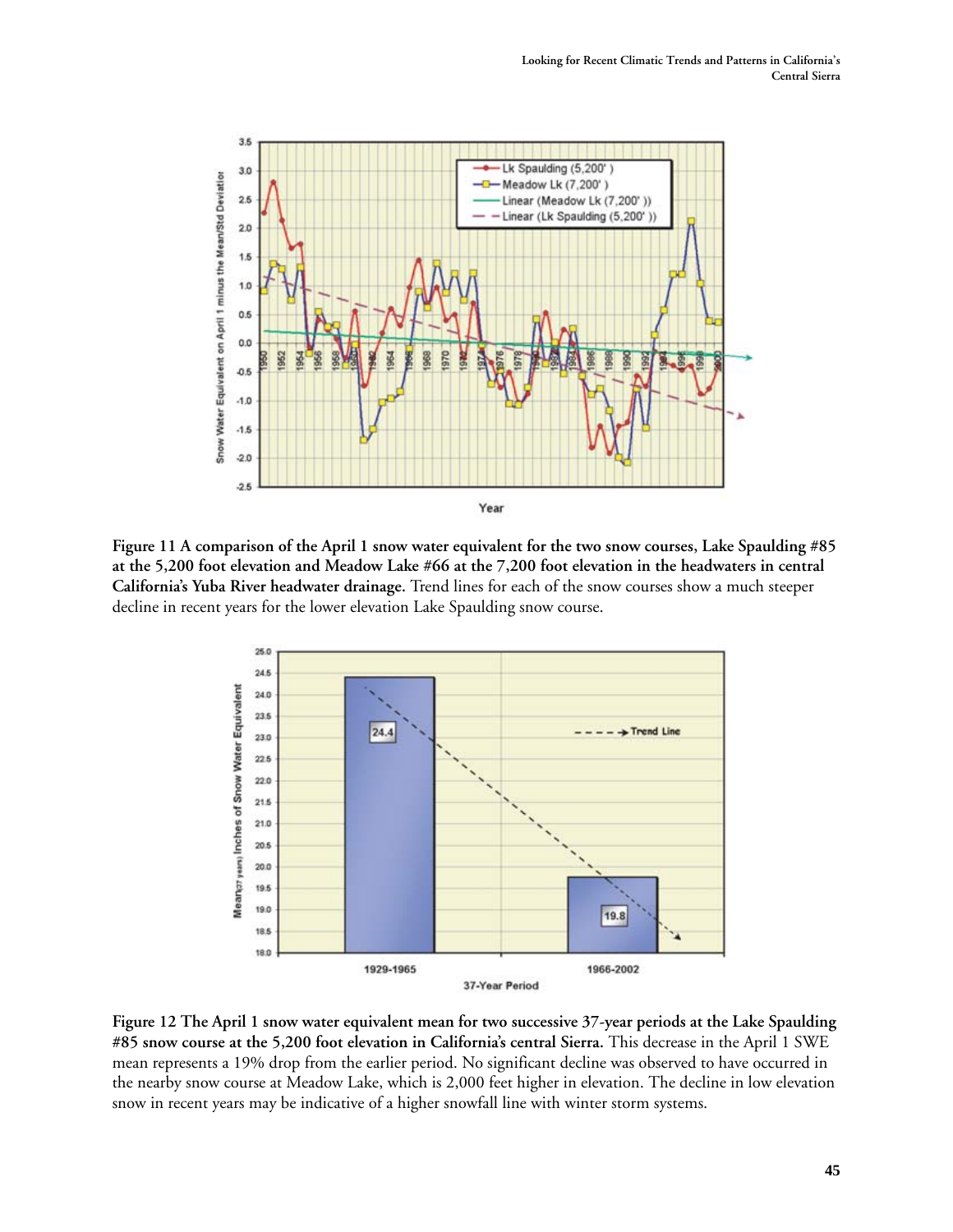# **Conclusions**

Analysis of historic hydrometeorological data reveals patterns that may have use in predicting future tendency toward wet or dry multiyear periods. If substantiated from additional research, such patterns may have potential use for long-range hydroelectric planning. Planning future outage schedules for hydroelectric facilities and reservoir carryover storage targets for multi-year storage reservoirs such as PG&E's Lake Almanor could benefit from increased skill in predicting upcoming years to have increased likelihood for more or less annual inflow. PG&E is already able to forecast approximately 40 % of its annual generation several years forward by making a baseflow forecast of anticipated relatively firm aquifer outflow from springs, which provide large relatively stable daily flows of the High Cascade and flood basalts of northern California. The apparent bimodal approximate 15-year oscillation pattern does not appear to provide much insight into predicting any given year's wetness in the future, but seems more useful for defining multi-year groupings as being in a wet or dry period as a grouping of three or more years. From the limited analysis presented here, precipitation, snowpack, and unimpaired runoff all appear to reflect this approximate 15-year oscillation in the central Sierra. The aquifer outflow of springs in northern California slightly lags these cycles and provides a natural moving average smoother of prior years annual precipitation variance.

Longer-term trends in apparent distribution shift of monthly runoff from the April through July snowmelt runoff period into the November through February period may be occurring from a trend toward reduced low elevation snowpack, possibly from an increased frequency of slightly warmer winter frontal storm cells during the second half of the 20th century. Since most of PG&E's hydroelectric system was designed based on historical flows prior to the mid-1960s, increased winter flows of higher magnitude are posing new challenges in monthly hydroelectric scheduling for reservoirs primarily designed to accommodate pre-1960s snowmelt quantities and annual year-to-year variance. Warmer conditions may shift reservoir filling from the late spring-early summer period toward holding additional water later into the winter-early spring period to increase assurance of filling from snowmelt. There is growing research that this trend is likely to continue (Knowles and others 2001; Snyder and others 2001). The reality of the limited observations discussed in this paper must await further, more thorough research, but the patterns and trends being observed tend to hint at possibility of a bimodal stochastic resonance effect. Regardless of the underlying forcing causes, the observed regularity of patterns appears helpful in making longer-range multiyear planning decisions.

## **References**

- Cayan D, Dettinger M, Hanson R, Brown T, Westerling A, Knowles N. 2001. Investigation of climate change impacts on water resources in the California region. http://meteora.ucsd.edu/~meyer/ acpi\_progress\_jun01.html
- Freeman G. 2001. The impacts of current and past climate on Pacific Gas & Electric's 2001 hydroelectric outlook. In: Proceedings of the eighteenth annual Pacific Climate Workshop. West GJ, Buffaloe LD, editors. Tech Report 69 of the Interagency Ecological Program for the San Francisco Estuary. Sacramento; CA Dept. of Water Resources. p 21-37.
- Knowles N, Cayan D. 2001. Potential effects of global warming on the Sacramento/San Joaquin watershed and the San Francisco estuary. Submitted to Geophysical Research Letters.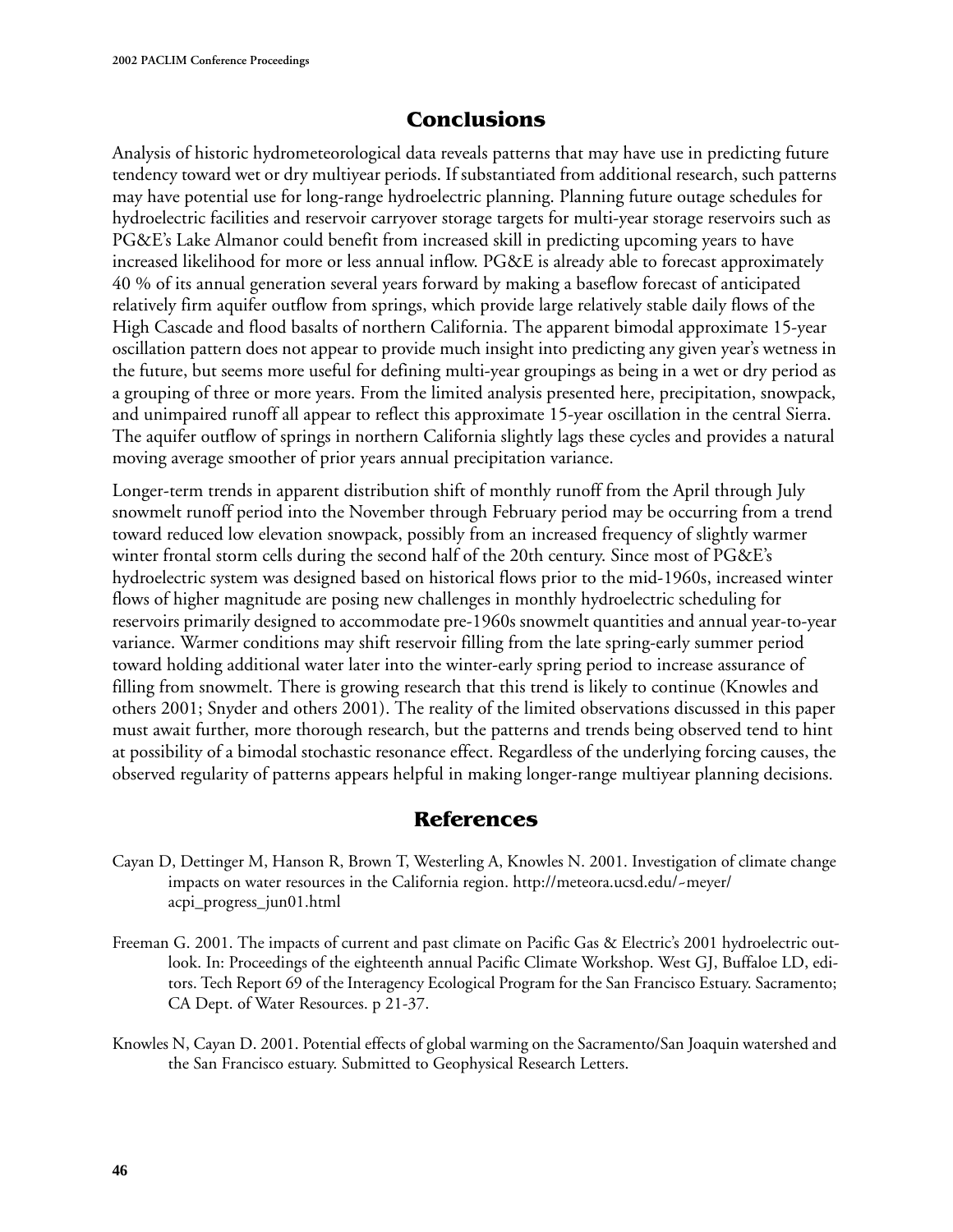- Manga M. 1999. On the timescales characterizing groundwater discharge at springs. Journal of Hydrology 219(1999) 56-69.
- McCabe G, Dettinger M. 2001. Primary modes and predictability of year-to-year snowpack variations in the Western United States from teleconnections with Pacific Ocean climate. In: Proceedings of the eighteenth annual Pacific Climate Workshop. West GJ, Buffaloe LD, editors. Tech Report 69 of the Interagency Ecological Program for the San Francisco Estuary. Sacramento; CA Dept. of Water Resources. p 47-56.
- Roos M. 1991. A trend of decreasing snowmelt runoff in northern California. 59th Western Snow Conference, Juneau, AK p. 29-36.
- Snyder MA, Bell J, Sloan L. 2001 Climate responses to a doubling of atmospheric carbon dioxide for a climatically vulnerable region. Geophysical Research Letters, Vol. 29, No. 11, 10.1029/2001GLO14431.